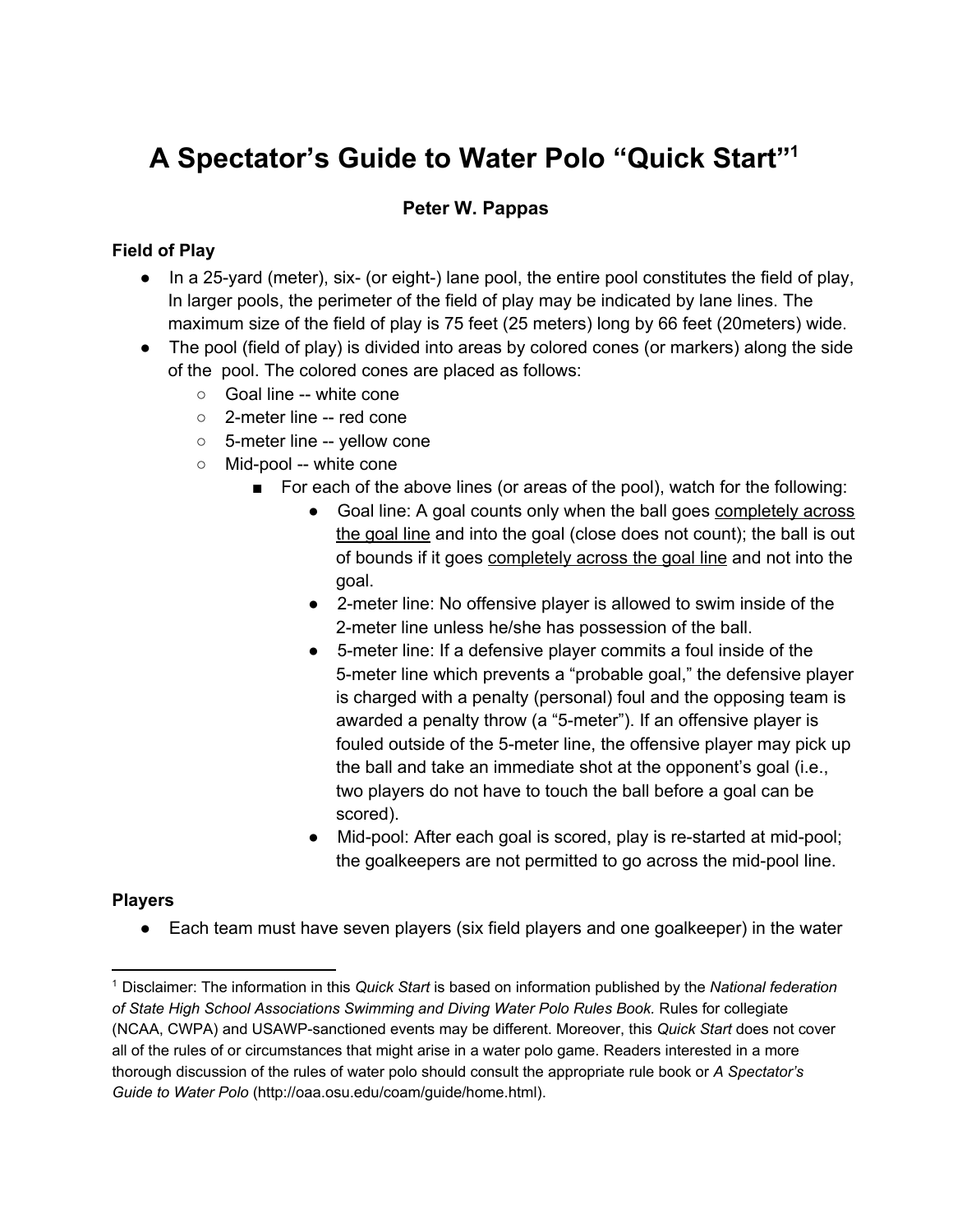when the game starts.

- The visiting team's field players wear white (or light colored) caps, the home team's field players wear blue (or dark colored) caps. The goalkeepers wear red or "quartered" (red plus another color) caps.
- Either team may substitute players freely after a goal is scored, during a time-out, or between periods.
	- $\circ$  During actual play, substitutions must occur through the team's re-entry area (the corner of the pool in front of the team's bench).
- $\bullet$  If an illegal player (i.e., an  $8<sup>th</sup>$  player or a player who has fouled-out of the game) enters the field of play, that player is excluded from the remainder of the game and the opposing team is awarded a penalty throw.

## **Fouls**

- Ordinary foul: The most common type of foul is called the "ordinary foul."
	- $\circ$  For an ordinary foul, the referee blows the whistle once and points in the direction of the attack (i.e., the direction that the offensive team is moving).
	- $\circ$  The player who was fouled (or a teammate) puts the ball into play by taking a free throw.
		- If the ordinary foul is against a defensive player, the offensive team retains possession of the ball and takes a free throw. If the ordinary foul is against an offensive player (an "offensive foul"), the defensive team takes possession of the ball and takes a free throw.
		- If a defender interferes with the taking of the free throw, the defender is excluded (ejected or "kicked-out," see below)
		- In most cases, a player taking a free throw cannot take a shot at the opponent's goal.
	- During the period of time between the referee's whistle and the taking of the free throw ("dead time"), players may continue to swim and strive for position (i.e., play does not stop).
	- Examples of some common ordinary fouls include (but are not limited to):
		- Touching the ball with two hands (does not apply to goalkeeper inside of the 5-meter line).
		- Walking on or pushing off the bottom of the pool (does not apply to the goalkeeper inside of the 5-meter line).
		- Impeding a player who is not holding the ball.
		- Throwing the ball out of the field of play.
		- Failing to take a shot within 30 seconds (letting the shot clock expire).
	- $\circ$  There is no limit to the number of ordinary fouls that a player can commit during a game.
- $\bullet$  Exclusion foul (a.k.a ejection or kick-out)
	- $\circ$  For an exclusion foul, the referee blows the whistle several times, points in the direction of the attack with one arm, and with a sweeping motion of the other arm signals the player to the team's re-entry area (the corner of the field of play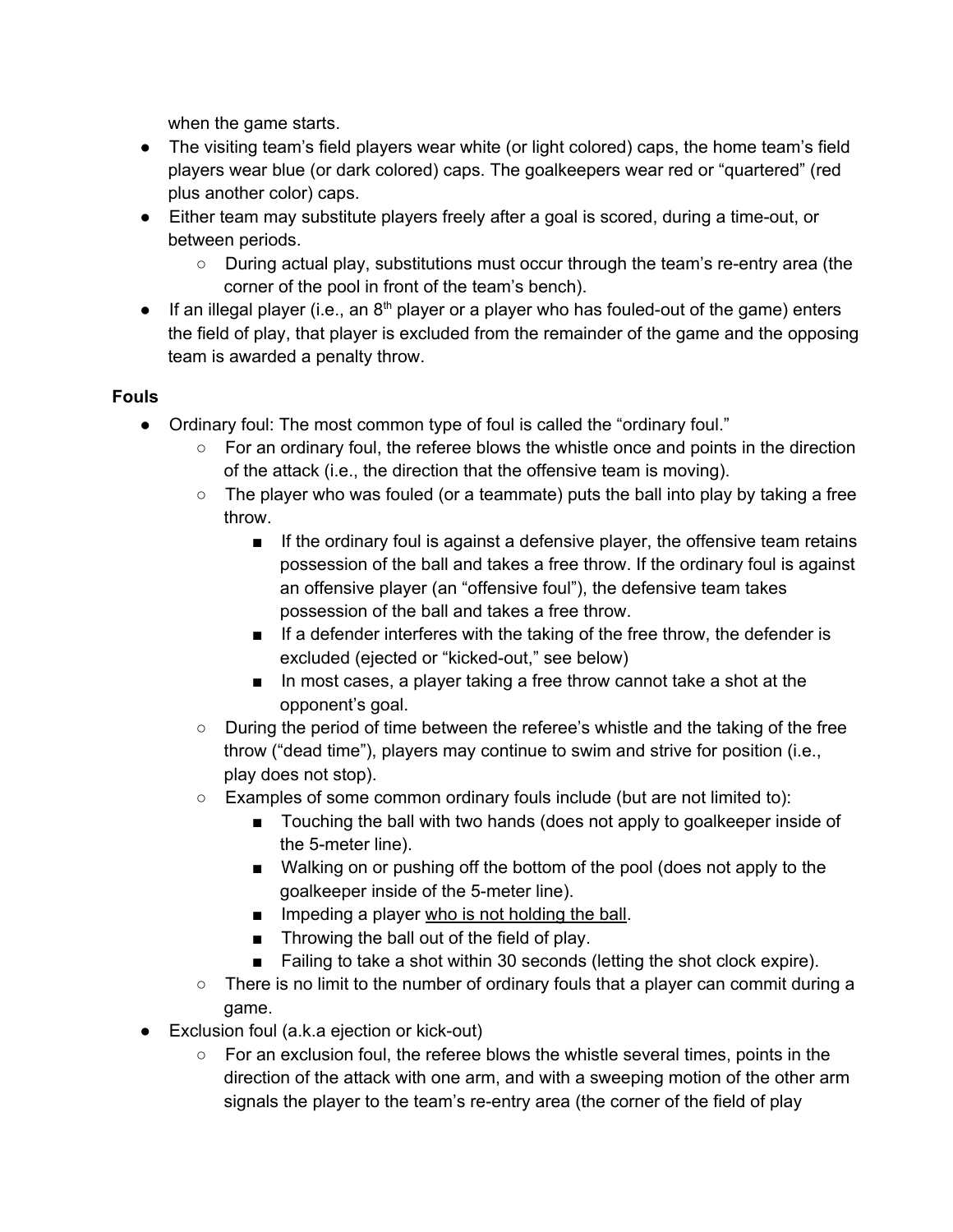immediately in front of the team's bench).

- $\circ$  The player who was fouled (or a teammate) puts the ball into play with a free throw. As above ("ordinary foul"), play does not stop during "dead time."
- The excluded player must swim to the team's re-entry area without interfering with play.
	- If an excluded player interferes with play, that player is charged with a penalty foul and the offended team is awarded a penalty throw.
- $\circ$  An excluded player may re-enter the game when:
	- There is a change in possession.
	- A goal is scored.
	- 20-seconds of playing time elapses
	- The referee signals a change in possession.
		- When re-entering the game from the re-entry area, a player may not push off the side or bottom of the pool.
- An exclusion foul is a "personal foul."
	- If a player receives three personal fouls (exclusion + penalty fouls), he/she is excluded from the remainder of the game with substitution.
- Examples of exclusion fouls include (but are not limited to):
	- Holding, sinking, or pulling back a player who is not holding the ball.
	- Interfering with the taking of a free throw.
	- Splashing water in an opponent player's face.
	- To commit an act of misconduct (e.g., obscene or abusive language) or disrespect.
		- $\bullet$  If a player exits the pool from anywhere other than the re-entry area during actual play (i.e., climbs out of the water along the edge of the pool), it is considered disrespect. The player would be excluded from the remainder of the game with substitution.
	- Brutality (a player who commits an act of brutality is excluded from the remainder of the game without substitution).
- Penalty Foul
	- $\circ$  For a penalty foul, the referee blows the whistle twice and then raises his/her hand above the head with five fingers extended.
	- $\circ$  It is a penalty foul to commit any offense within the 5-meter line that prevents a team from scoring a "probable goal."
	- $\circ$  When a penalty foul is called, the offending player is charged with a penalty foul (a "personal foul") and the opposing team is awarded a penalty throw (a "5-meter").
		- If a team is awarded a penalty throw, any player on that team, except the goalkeeper, may take the penalty throw.
		- The player taking the penalty throw must take the throw from the offensive 5-meter line.
		- With floating goals, the defending goalkeeper must be entirely inside of goal (i.e., inside of the goal and behind the goal line). With wall-mounted goals, the goalkeeper's hips must be on the goal line.